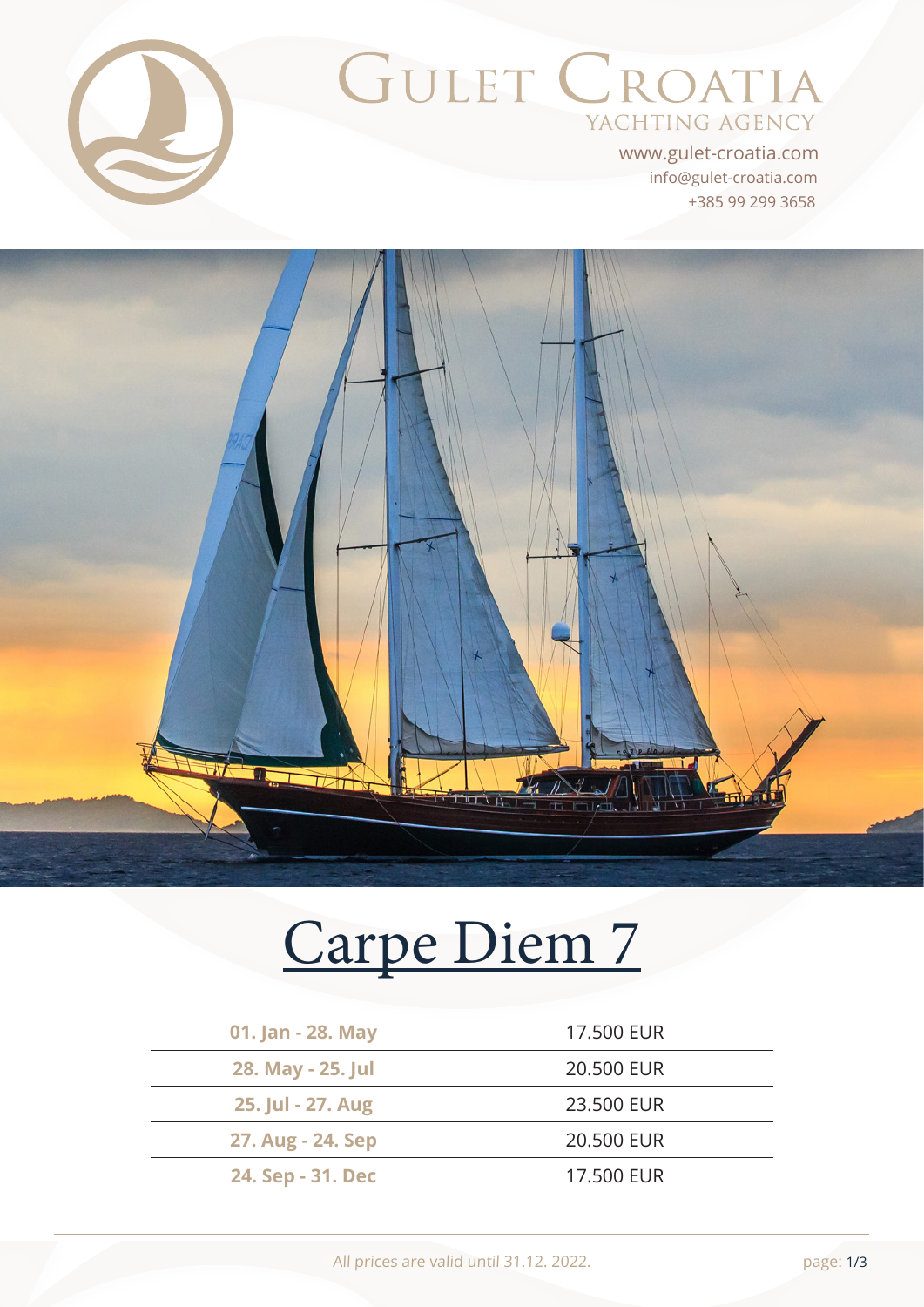# **The yacht prices include:**

Yacht rental, fuel for main engine and generators, unlimited cruising hours, ports and marinas taxes/fees, insurance, Croatian 13% VAT, use of A/C, welcome drink and dinner first night, general use of tender and leisure equipment, Wi-Fi, room service, use of baths robe and cabin slippers, linen and towels, yacht and room cleaning, crew salaries.

# **The yacht price does not include:**

Food and beverages options, entry costs for national parks, transfers to or from the yacht / hotel / airport, shore excursions, gratuity / tips for the crew. Generator and A/C running 24 hrs on request: 1000 Euro per week. Laundry service on request: 1 wash in Washing machine 50 Euro, 1 dry in Dryer 50 Euro.

# **Food and beverage options:**

|--|--|

**- FULL BOARD** (breakfast + lunch + dinner) ................ 650 EUR

#### **BEVERAGE OPTIONS:**

- Drinks/beverages must be taken at the yacht bar and paid according to consummation at the end of the charter. It is not allowed to bring any drinks on board unless some of All-inclusive drink options is taken.

| - All-inclusive alcohol package (INCLUDES: Croatian drinks and beverages like |  |
|-------------------------------------------------------------------------------|--|
| wines, beers, juices, soft drinks, foreign spirits: Whiskey Red Label, Rum    |  |
| Bacardi or Captain Morgan, Gin Bombay or Tangueray, Vodka Absolute or         |  |
|                                                                               |  |
|                                                                               |  |
|                                                                               |  |

\*If All-inclusive option is taken, please note that it includes Croatian quality wines and beers from standard boat bar offer. Specially ordered wines, premium wines, Champagne, Foreign Spirits and foreign drinks are at extra cost.

#### **FOOD DISCOUNT FOR CHILDREN:**

Children 0-2 years free of charge, Children 2-10 years 50% discount.

## **Accommodation:**

#### **1 Master bed Cabin / 2 Double bed Cabin / 1 Twin bed Cabin**

- Each of the cabins has wardrobe, 24 V/220 electricity, hair dryers, its own en suite private bathroom with shower box and home style toilet home like, with shampoo, toilet paper, soap, shower box

- Beach towels:2 per person per week
- Bathroom towels: 6 towels per person per week.
- Additional beach or bathroom towels: on request
- Bedding info: bed sheets are included in price.
- Air-condition: 24 hours/ day is included in the price.
- Twin beds are convertible into double bed, if requested